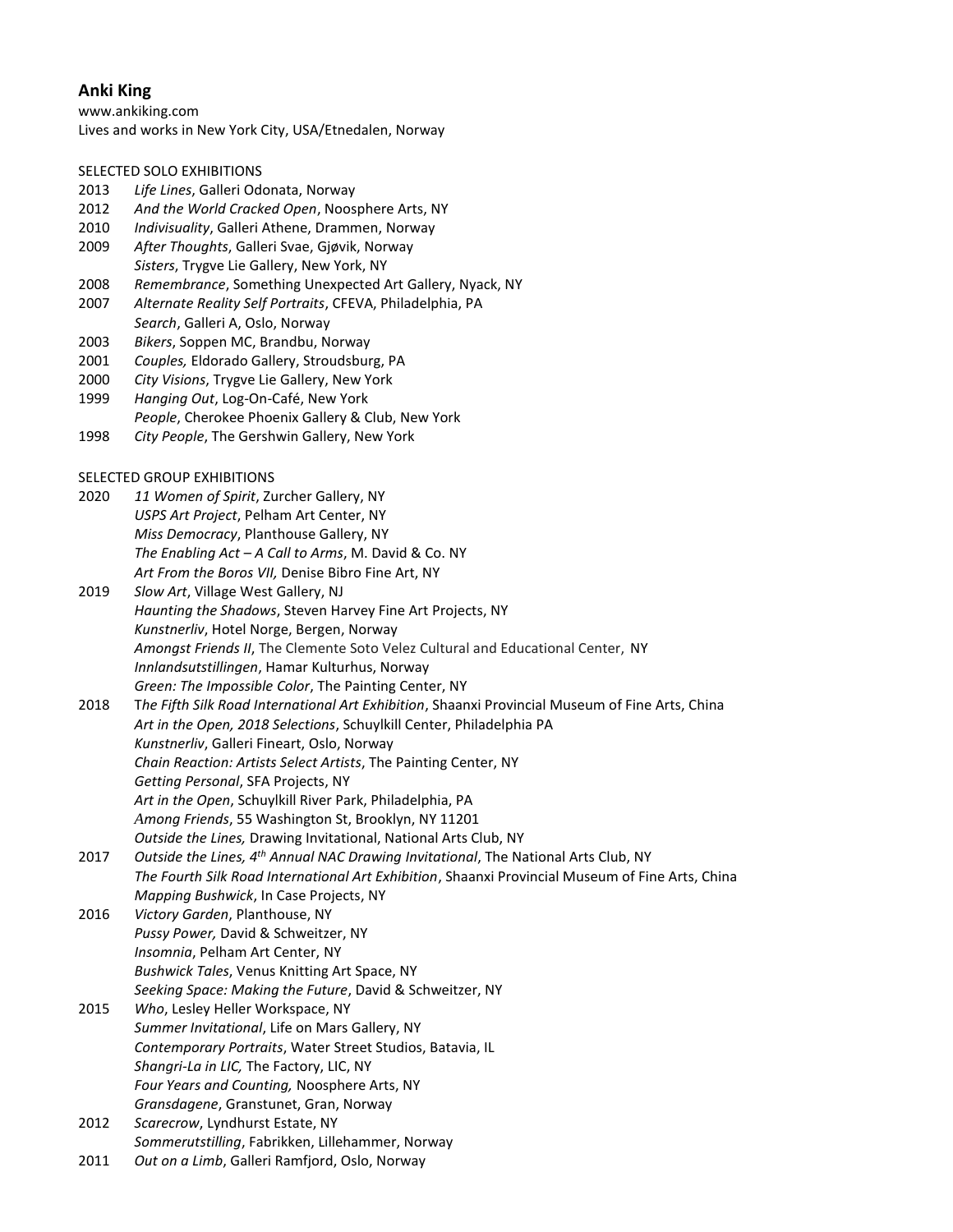Relexification, Gallery Aferro, NJ Høstutstillingen 900 moh, Galleri Beito, Beitostølen, Norway *Grey Matter*, The Painting Center, NY *White*, .NO Gallery, NY 2010 *Intimidad de la Memoria*, Galeria Nacional de Bellas Artes, Dominican Republic *Naked* (two person show) Lichtenstein Art Center, Pittsfield, MA *Core*, Under Minerva, Brooklyn, NY *Østlandsutstillingen*, Østfold Kunstnersenter, Fredrikstad / Peder Balke Senteret, Østre Toten, Norway *A Book About Death*, The Tabernacle, MOMA Wales, UK *Um Livro Sobre a Morte*, Museu Brasileiro da Escultura, Brazil 2009 *A Book About Death*, Emily Harvey Foundation, NY *Darkness Decends: Norwegian Art Now,* M\*A\*S\*H, NY, Chashama and Lafayette College curated by Christina Vassallo 2008 *Fall Exhibition*, Preston Contemporary Art Center, NM .See catalogue here *Beneath the Skin*, Chashama Gallery, NY *Threading Trends*, Alte Post, Berlin *International Juried Show* (Whitney Curator Carter Foster), Visual Art Center of NJ *Paper Works*, Manhattan Borough Presidents Office, NY *Life's Unique Journey*, Nortwest Cultural Council, IL 2007 *Image and Identity* (online), International Museum of Women, CA *NANY II* (Norwegian Artists in New York), Trygve Lie Gallery, NY *Au Naturel*, The Nude in the 21st Century, The Art Center Gallery, OR 2006 *Penetrating Empathy*, Haven Arts Gallery, Bronx, NY *Life and Liberty after 9/11*, Las Cruces Museum of Art, NM 2005 *Artistic Fragments: Art 2005*, Katonah Museum of Art, NY *International Exhibition of Art on Fans*, Tokyo Metropolitan Museum 2004 *Collaboration*, Chasama Gallery, NYC

- Norwegian Artists in New York (opened by Mr. Kofi Annan), Trygve Lie Gallery, NYC
- 2003 Fall Exhibition, Creative Artists Network, Philadelphia, PA Three Graces, Galleria Galou, Williamsburg, NY
- 2002 The Art Community Reacts (9/11), Fulton Street Gallery, Troy, NY
- 2001 New York Underground I, Silvestre Galleries, Surf City, NJ
- 2000 Riverside Artsfest, the Firehouse Gallery, Bainsbridge, GA BYOW, International Exhibition, (juried by Ariella Budick, Art Critic for Newsday), The Stage Gallery, Merrick, NY
- 2000 Exhibit for Merit Scholarship Winners, ASL, Cork Gallery, Lincoln Center, NYC
- 1997 Persona, CB's Gallery, New York
- 1996 Høstutstillingen (the Fall Exhibition), Kunstnernes Hus, Oslo, Norway The Lyrical, the Expressionistic and the Poetic, Juried Exhibit, Denise Bibro Gallery, NYC

## PUBLIC ART

- 2019 *Butterfly Tree*, sculpture for Montefiore Hospital, Bronx, NY
- 2018 *Blue Tree*, sculpture for Montefiore Hospital, Bronx, NY
- 2017 *Human Nature,* sculpture for Wolf's Lane Park, Pelham, NY *Nature Nurture*, sculpture for Pelham Arts Center Courtyard, Pelham, NY
- 2016 Mural for Pondicheri, NY Sculpture for Safe Harbors Green, Newburg, NY

# AWARDS AND HONORS

- 2017 Residency by jury, Arteles, Finland
- 2016 Residency by invitation, Emerson Landing, MA
- 2015 Awarded (by invitation) Art Symposium Residency, Austevoll Kunstforening, Austevoll, Norway
- 2014 Cover of The Ashgate Encyclopedia of Literary and Cinematic Monsters by Jeffrey Andrew Weinstock
- 2011 Angel Award, full fellowship, Vermont Studio Center, VT
- 2010 Winner of London International Creative Competition (LICC)
- 2008 Drawing Bodies Competition, Certificate of Achievement/Article in American Artists Drawing Magazine Fellowship at Virginia Center for the Creative Arts, VA
	- Winner of Topten Exquisite Expressions, Artrom Gallery, Italy
- 2007 Drawing Center Registry Nude of the Month, May, www.barebrush.org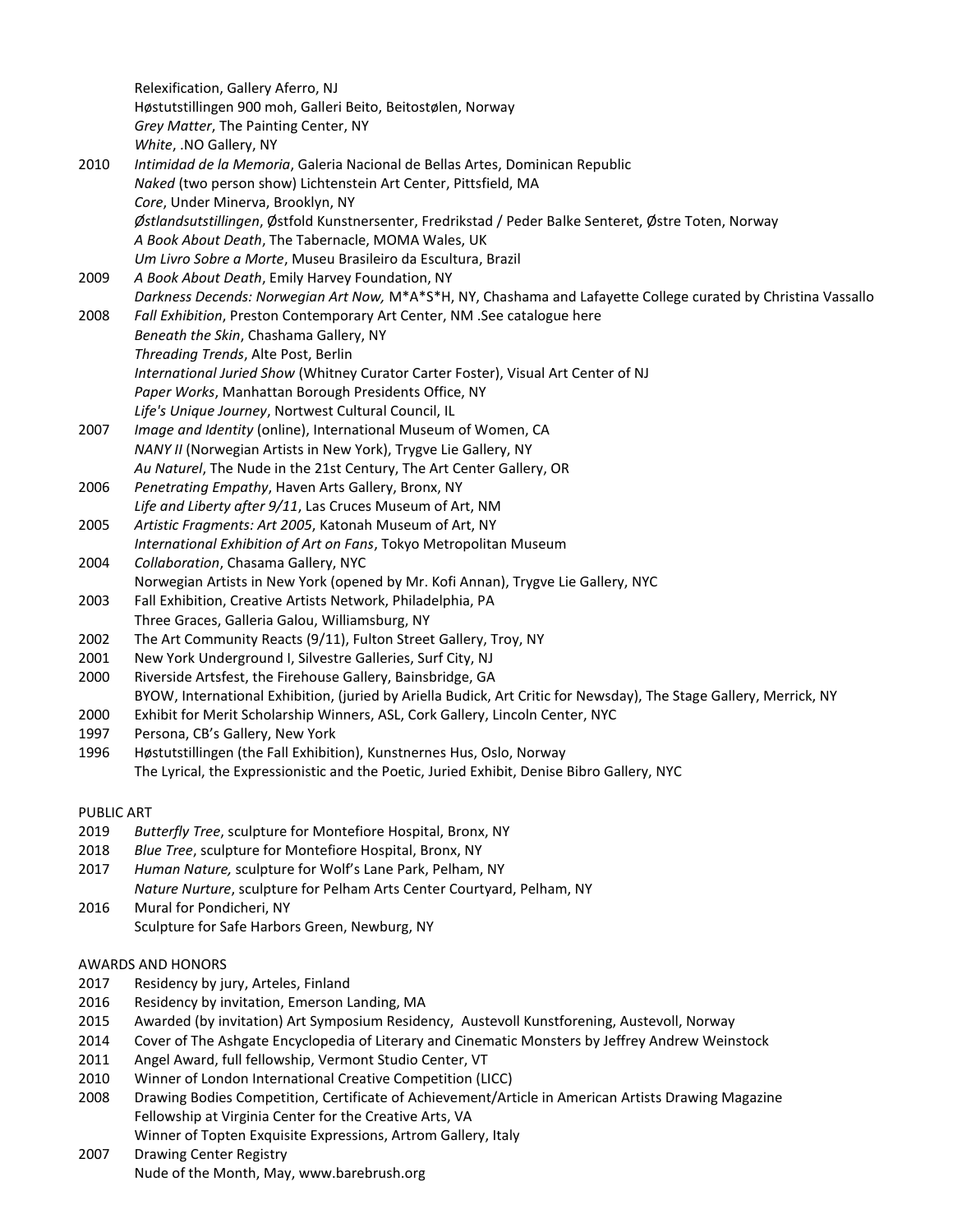Image Family selected for May in the Norwegian Consulate General's 2007 calendar

- 2003 Fellow at the Center for Emerging Visual Artists, PA OCA , Grant for Exhibit "Bikers", Norway
- 2001 Honorable Mention in the Mason Scholarship Competition, The Art Students League, NY
- 2000 Finalist in the Artist's Magazine Portrait Competition
- 1999 Merit Scholarship, The Art Students League, NY

#### TEACHING/LECTURES

- 2020 Live Zoom Studio visit, Pelham Art Center, NY
- 2019 Lecture and critique for graduating students at Salisbury University, MD
- 2018 Scandinavian Art All Dark and Tormented? By Artists Talk on Art, National Arts Club, NY
- 2016 Insomnia, artist talk, Pelham Art Center, Pelham, NY
- 2015 Plastic Girls, online mentor for sculpture workshop, Girls have a Dream School, Uganda Experimenting with Oil Paint, workshop, The Art Students League of NY, NY Non-Verbal Art, lecture/studio visit, The New School, NY
- 2007-15 Past and Current Work, annual lectures/studio visits, Irvington Schools, NY
- 2014 Developing as an Artist, lecture/studio visit, New York Academy of Art, NY
- 2013 Understanding through Art, lecture, New York University, NY Current Work, lecture/studio visit, School of Visual Arts, NY Reading the Non-Verbal, lecture/studio visit, The New York University, NY
- 2012 American/Norwegian Expressionist Painter, lecture, NY School Press, NJ
- 2011 Abstract Expressionism in the 21st Century, panel talk by Helen Harrison, School Press, NJ
- 2010 Naked, lecture, Lichtenstein Center for the Arts, MA Indivisuality, Galleri Athene, Drammen, Norway
- 2007-10 Course in Figure Drawing, developed and taught, Sessions.edu, online
- 2009 After Thoughts, lecture, Galleri Svae, Gjøvik, Norway
- 2007-09 Oil Painting Materials, lectures at The Art Students League of NY
- 2008 Story of an Artist, lecture, Preston Contemporary Art Center, NM Story of an Artist, lecture, Appleton Museum of Fine Art, FL Dreams as Inspiration, workshop, Juan Morel Campos Secondary School, NY Memories in Art, lecture/studio visit, Juan Morel Campos Secondary School, NY

#### EDUCATION

- 2001 The Art Students League of NY, NYC; fine arts certificate
- 1994 Oslo Tegne og Maleskole, Oslo, Norway; equivalent to USA-MFA
- 1991 Nybu Videregående Skole, Lillehammer, Norway; equivalent to USA-BFA

### SELECTED BIBLIOGRAPHY/VIDEO

- 2020 Cosmina Ene[, Artists During the 2020 Pandemic,](https://www.amazon.com/Seeds-Creation-Artists-During-Pandemic/dp/B0892HTHYS/ref=sr_1_2?dchild=1&keywords=cosmina+ene&qid=1596293854&s=books&sr=1-2) book Etty Yaniv[, Artists on Coping,](https://artspiel.org/artists-on-coping-anki-king/) Art Spiel Grace Roselli, Pandoras Boxx Project, documentary photo project Artlet.io, Anki King, promotional video
- 2019 Terence Donnellan, "*Artists of New York City"*, documentary video
- 2018 Kristin Mack, *Intervju med Anki King*, Kateksis Bjørn Wad, *Sterke Historier og Livserfaringer*, Interiør Magasinet Anne Marit Muri / Bjørn Wad, *Kunstnerliv*, Portraits of 19 Contemporary Norwegian Artists Marit Skjøtskift, "*Anki King er i Godt Selskap Når Hun Portretteres i Bok*", Avisen Hadeland Christina Catanese, "*Natural Selections: Art in the Open: 2018 Selections at the Schuylkill Center*", Montgomery News Helen Walsh, "*Art in the Open Stays in the Box*", Broad Street Review
- 2017 Roger Johnsen, "*Anki King - International Artist in NYC*", video article, Lester Kravitz, "*Working with Nature*", News of Pelham
- 2016 Etty Yaniv, "*Anki King and John Mitchell are Lone Wolves, Together*" Arts in Bushwick Kathleen Lillo-Stenberg, "*Min Arbeidsplass*", D2, Dagens Næringsliv Susan Hodara, "*While You Were Sleeping*, They Made Art, New York Times Mary Alice Franklin, "Get Social: Artists Take The Graveyard Shift", Art Times
- 2015 John Mitchell, "*Anki King and John Mitchell*", The Studio Visit Ann May Storebø, "*Kunstsymposium*", Austevollingen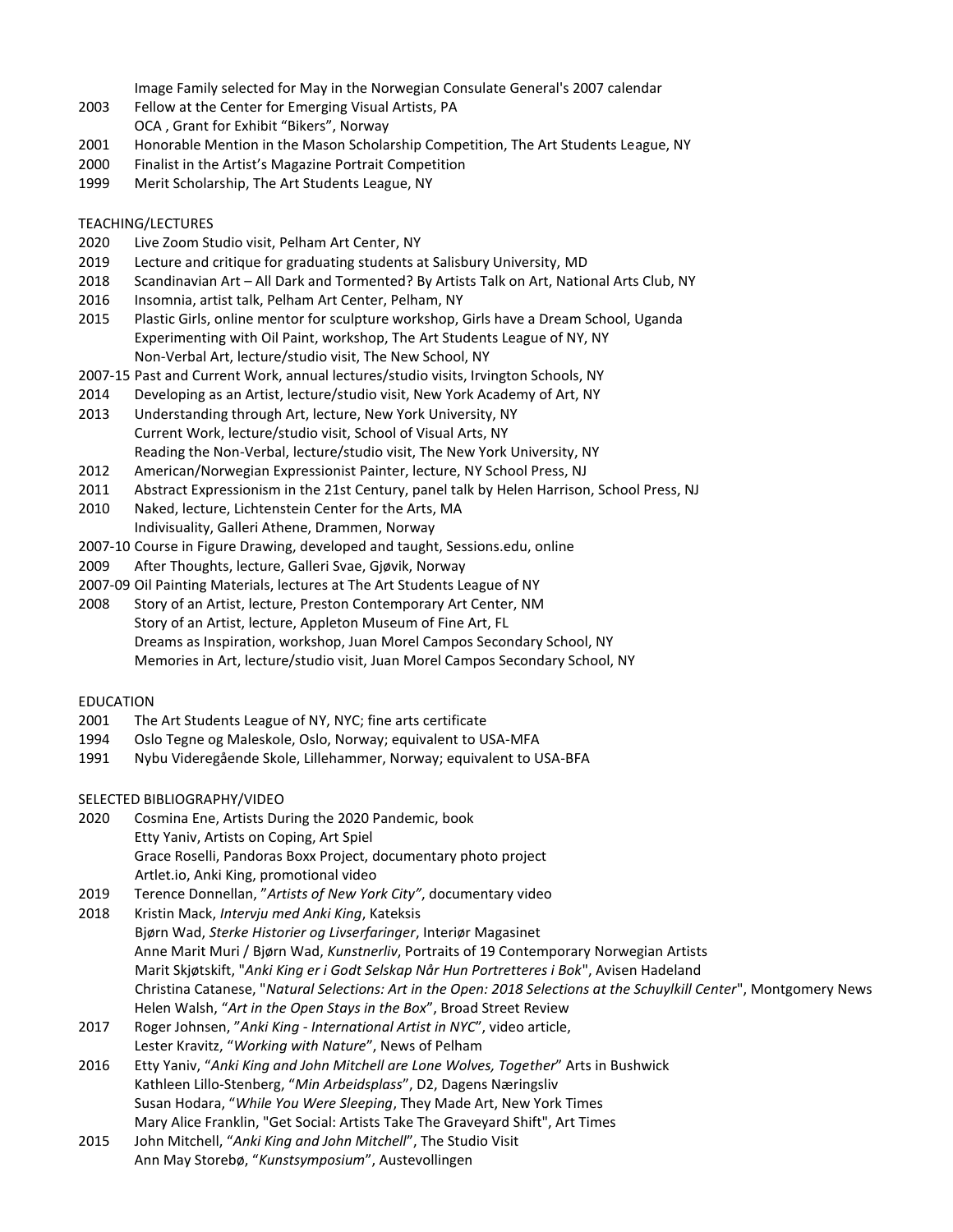Magnhild Rommetveit Fivelstad, "*Der Havet og Himmelen Møtast*", Marsteinen Gail Deayton, "*Artist of the Week – Anki King*", Hong Kong Art Tutoring Adam Zucker, "*Connecting Figures: New Humanism in Recent Figurative Painting*". Rhinohornartists, Blog Kaia Eriksen, "*Det Beste av New York*", Allers, weekly magazine Catherine Kirkpatrick, "*Confronting Prejudice; Strategies for Women in the Arts*", Arts in Bushwick

- 2014 Jeffrey Andrew Weinstock, "*The Ashgate Encyclopedia of Literary and Cinematic Monsters*", cover and six illustrations
- 2012 Carl J. Sørheim, "*Glødende og Grått*", Oppland Arbeiderblad (OA) Haakon Kalvsjøhagen, "*Er glad bildet har funnet et hjem*", Avisen Hadeland Maren Ørstavik, "*Fra New York til Oslo...og Tilbake*" (From NY to Oslo and back), Aftenposten Thomas Herscovic. "*Anki King, Expressionist Painter*", Video
- 2011 Terence Donnellan. "*Portrait of an Artist - Anki King*", Artwork on Video Marika Herskovic, "*Abstract Expressionism and the 21st Century*", Video Michael Henrik Holtermann, "*Upbeat Stuff #15 – White*", Video
- 2010 Anne Marit Muri,"*Anki King – Vinner av årets LICC Kunstpris i London*" (Winner of LICC Prize), Kunst Marianne de Tolentino, "*Intimidad de la Memoria*", Hoy Per Zang Skjønberg, "Anki i Nasjonalgalleriet", Oppland Arbeiderblad Marit Skjøtskift. "*King size i Karibien*", Avisen Hadeland Marit Beate Kasin, "Anki til Østlandsutstillingen", Avisa Valdres Bjørn Bjørkli, "*Anki til Østlandsutstillingen*", Avisen Hadeland
- 2009 Petter Skretting, "Populær Kunstner", Oppland Arbeiderblad Anne Martine Engebakken Grymyr, "Tid for Ettertanke", Oppland Arbeiderblad Jørn Haakenstad, "*King stiller ut i New York*", Avisen Hadeland Morgan Levey, "*Anki King*", International Museum of Women Miguel A. Bendavies, "*Anki King*", Studio Online Diana Schmertz, "*Beneath the Skin*" Perfect 8 Magazine, Issue 3
- 2008 Randi Helene Svendsen, "*På Hjemmebane*", Magasinet, Dagbladet Bethany Conway, "*The PCAC Fall Exhibit Opening*", The Las Cruces Bulletin Diana Schmertz, "*Resonance*" (cover and article), Perfect 8 Magazine, Issue 2 Stein Buan, "*Anki King med ny utstilling i New York*", Avisen Hadeland Helge Rønning Birkelund, "*Hot i New York*" , Oppland Arbeiderblad Bob Bahr, "*Drawing Bodies*", American Artist Drawing Magazine
- 2007 Amara Rocka, "*Alternate Reality Self-Portraits: Drawings by Anki King*", review, Philadelphia Weekly Monica Weymouth, "*Last Chance, Catch it or Regret it*", Philadelphia City Paper Roger Johnsen, "*Anki King at Gallery A*", video article, Opplandssendinga Åse Toril Holten, "King-Kunst i New York", Avisen Hadeland Per Øyvind Skjønberg,"*Fra Queens til Oslo*", Oppland Arbeiderblad Håvard Krogsrud, "*Søkende Anki*", Avisen Hadeland
- 2006 Interview on The New Yorker, TV show.
- 2005 "*LIC Art Gallery"*, Ins and Outs Magazine, NY.
- 2004 Maria Børja, "*Kunstnere i New York*", Dagbladet Kristin Nilsen, "*Annan Åpnet Norsk Utstilling*", Aftenposten Ørjan Nilsson, "*Kofi Annan besøkte Anki*", Avisen Hadeland Espen Tjersland, "*Kofi Annan Greets Norwegian Artists*", Norway Times, NY *"Annan æret Norske Kunstnere"*, NRK
- 2003 Ingvar Midthun. "*Anki fra Harestua er Kunstner i New York*", NRK Per Øyvind Skjønberg, "*New Yorker på Sopptur til Hjemstedet Hadeland*", Oppland Arbeiderblad Merete Prestkvern, "*MC og Kunst*", Avisen Hadeland
- 2002 Peter Simunovich, "*Open Studio Shows a World of Artists*", Newsday Marit Reistad, "*Anki vil male Biker Gutta"*, Oppland Arbeiderblad Timothy Cahill,"*Art of Healing redefined by Sept. 11"*, review, Times Union
- 2001 "*Well-Traveled Artist shows at Eldorado Gallery"*, Pocono Record
- 2000 Sandra Carpenter, Artist's Magazine, December "*Art & Fashion*", Black Book, September Helen A. Harrison. "*Looking to the Land of Long Island for Inspiration*", New York Times, review of BYOW Paintings appeared in the independent movie The Trade Per Øyvind Skjønberg. "*King of New York*", Oppland Arbeiderblad Sarah Alger. "*Brave New Kunst: Works by Two Norwegian Artists*", Norway Times
- 1998 Album cover for Funkhouse